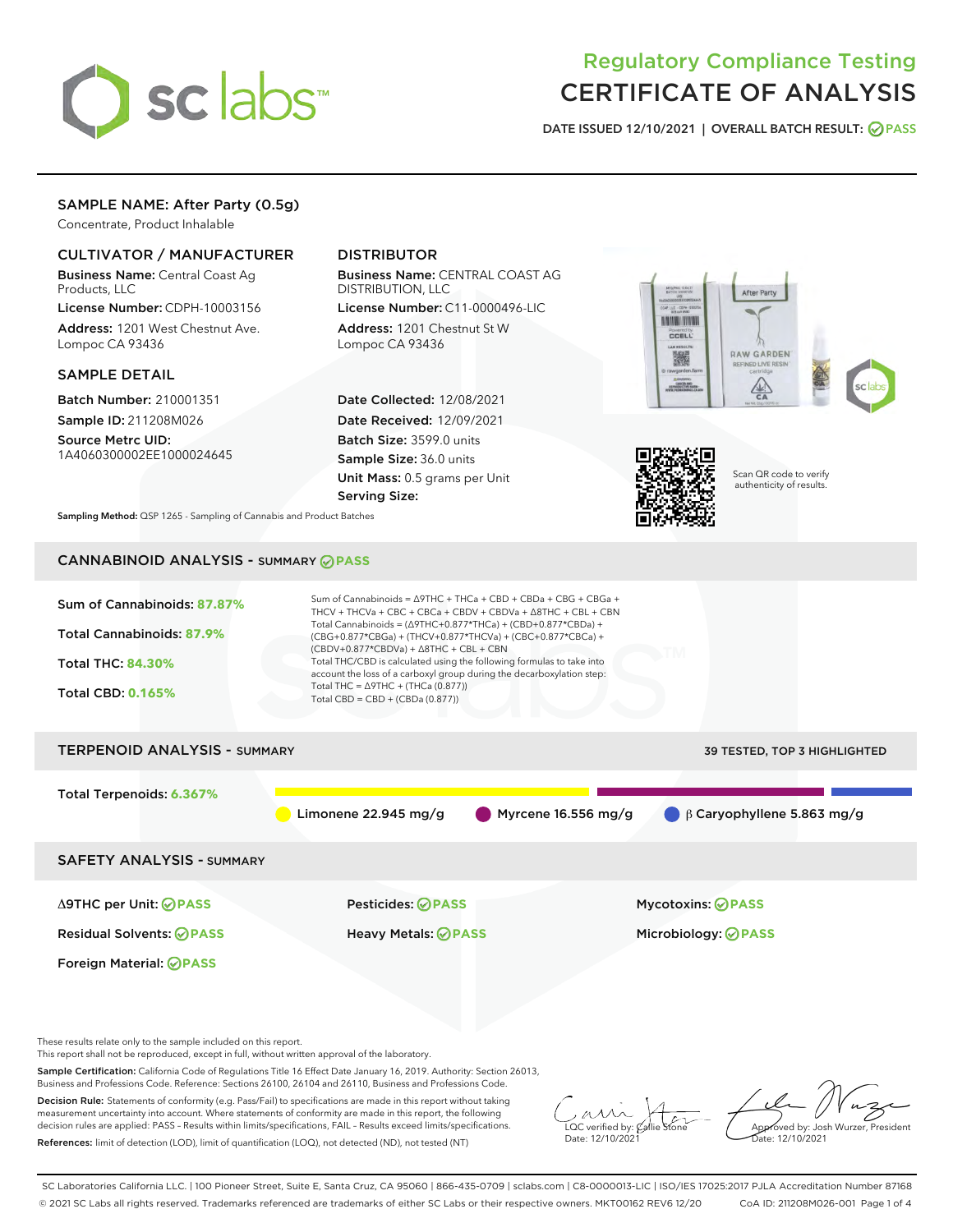

Terpene analysis utilizing gas chromatography-flame ionization detection (GC-



AFTER PARTY (0.5G) | DATE ISSUED 12/10/2021 | OVERALL BATCH RESULT:  $\bigcirc$  PASS

TERPENOID TEST RESULTS - 12/10/2021

FID). **Method:** QSP 1192 - Analysis of Terpenoids by GC-FID

#### CANNABINOID TEST RESULTS - 12/10/2021 2 PASS

Tested by high-performance liquid chromatography with diode-array detection (HPLC-DAD). **Method:** QSP 1157 - Analysis of Cannabinoids by HPLC-DAD

#### TOTAL CANNABINOIDS: **87.9%**

Total Cannabinoids (Total THC) + (Total CBD) + (Total CBG) + (Total THCV) + (Total CBC) + (Total CBDV) + ∆8THC + CBL + CBN

TOTAL THC: **84.30%** Total THC (∆9THC+0.877\*THCa)

TOTAL CBD: **0.165%**

Total CBD (CBD+0.877\*CBDa)

TOTAL CBG: 2.592% Total CBG (CBG+0.877\*CBGa)

TOTAL THCV: 0.6% Total THCV (THCV+0.877\*THCVa)

TOTAL CBC: ND Total CBC (CBC+0.877\*CBCa)

TOTAL CBDV: ND Total CBDV (CBDV+0.877\*CBDVa)

| <b>COMPOUND</b>            | LOD/LOQ<br>(mg/g) | <b>MEASUREMENT</b><br><b>UNCERTAINTY</b><br>(mg/g) | <b>RESULT</b><br>(mg/g) | <b>RESULT</b><br>(%) |
|----------------------------|-------------------|----------------------------------------------------|-------------------------|----------------------|
| <b>A9THC</b>               | 0.06/0.26         | ±28.999                                            | 843.00                  | 84.300               |
| <b>CBG</b>                 | 0.06/0.19         | ±1.021                                             | 25.92                   | 2.592                |
| <b>THCV</b>                | 0.1/0.2           | ±0.30                                              | 6.0                     | 0.60                 |
| <b>CBN</b>                 | 0.1/0.3           | ±0.14                                              | 2.1                     | 0.21                 |
| <b>CBD</b>                 | 0.07/0.29         | ±0.076                                             | 1.65                    | 0.165                |
| $\triangle$ 8THC           | 0.1/0.4           | N/A                                                | <b>ND</b>               | <b>ND</b>            |
| <b>THCa</b>                | 0.05/0.14         | N/A                                                | <b>ND</b>               | <b>ND</b>            |
| <b>THCVa</b>               | 0.07/0.20         | N/A                                                | <b>ND</b>               | <b>ND</b>            |
| <b>CBDa</b>                | 0.02/0.19         | N/A                                                | <b>ND</b>               | <b>ND</b>            |
| <b>CBDV</b>                | 0.04 / 0.15       | N/A                                                | <b>ND</b>               | <b>ND</b>            |
| <b>CBDVa</b>               | 0.03 / 0.53       | N/A                                                | <b>ND</b>               | <b>ND</b>            |
| <b>CBGa</b>                | 0.1/0.2           | N/A                                                | <b>ND</b>               | <b>ND</b>            |
| <b>CBL</b>                 | 0.06 / 0.24       | N/A                                                | <b>ND</b>               | <b>ND</b>            |
| <b>CBC</b>                 | 0.2 / 0.5         | N/A                                                | <b>ND</b>               | <b>ND</b>            |
| <b>CBCa</b>                | 0.07/0.28         | N/A                                                | <b>ND</b>               | <b>ND</b>            |
| <b>SUM OF CANNABINOIDS</b> |                   |                                                    | 878.7 mg/g              | 87.87%               |

#### **UNIT MASS: 0.5 grams per Unit**

| ∆9THC per Unit                         | 1120 per-package limit | 421.50 mg/unit | <b>PASS</b> |
|----------------------------------------|------------------------|----------------|-------------|
| <b>Total THC per Unit</b>              |                        | 421.50 mg/unit |             |
| <b>CBD</b> per Unit                    |                        | $0.82$ mg/unit |             |
| <b>Total CBD per Unit</b>              |                        | $0.82$ mg/unit |             |
| <b>Sum of Cannabinoids</b><br>per Unit |                        | 439.4 mg/unit  |             |
| <b>Total Cannabinoids</b><br>per Unit  |                        | 439.3 mg/unit  |             |

| <b>COMPOUND</b>         | LOD/LOQ<br>(mg/g) | <b>MEASUREMENT</b><br><b>UNCERTAINTY</b><br>(mg/g) | <b>RESULT</b><br>(mg/g)                          | <b>RESULT</b><br>$(\%)$ |
|-------------------------|-------------------|----------------------------------------------------|--------------------------------------------------|-------------------------|
| Limonene                | 0.005 / 0.016     | ±0.3281                                            | 22.945                                           | 2.2945                  |
| <b>Myrcene</b>          | 0.008 / 0.025     | ±0.2136                                            | 16.556                                           | 1.6556                  |
| $\upbeta$ Caryophyllene | 0.004 / 0.012     | ±0.2087                                            | 5.863                                            | 0.5863                  |
| Terpinolene             | 0.008 / 0.026     | ±0.1074                                            | 5.238                                            | 0.5238                  |
| $\beta$ Pinene          | 0.004 / 0.014     | ±0.0401                                            | 3.490                                            | 0.3490                  |
| $\alpha$ Pinene         | 0.005 / 0.017     | ±0.0189                                            | 2.193                                            | 0.2193                  |
| Linalool                | 0.009 / 0.032     | ±0.0792                                            | 2.085                                            | 0.2085                  |
| $\alpha$ Humulene       | 0.009 / 0.029     | ±0.0421                                            | 1.311                                            | 0.1311                  |
| Fenchol                 | 0.010 / 0.034     | ±0.0363                                            | 0.938                                            | 0.0938                  |
| Terpineol               | 0.016 / 0.055     | ±0.0332                                            | 0.540                                            | 0.0540                  |
| Ocimene                 | 0.011/0.038       | ±0.0155                                            | 0.484                                            | 0.0484                  |
| Camphene                | 0.005 / 0.015     | ±0.0049                                            | 0.430                                            | 0.0430                  |
| trans-ß-Farnesene       | 0.008 / 0.025     | ±0.0132                                            | 0.371                                            | 0.0371                  |
| $\alpha$ Phellandrene   | 0.006 / 0.020     | ±0.0032                                            | 0.235                                            | 0.0235                  |
| 3 Carene                | 0.005 / 0.018     | ±0.0024                                            | 0.172                                            | 0.0172                  |
| $\alpha$ Terpinene      | 0.005 / 0.017     | ±0.0024                                            | 0.164                                            | 0.0164                  |
| <b>Borneol</b>          | 0.005 / 0.016     | ±0.0064                                            | 0.153                                            | 0.0153                  |
| $\gamma$ Terpinene      | 0.006 / 0.018     | ±0.0022                                            | 0.125                                            | 0.0125                  |
| Fenchone                | 0.009 / 0.028     | ±0.0030                                            | 0.104                                            | 0.0104                  |
| $\alpha$ Bisabolol      | 0.008 / 0.026     | ±0.0027                                            | 0.051                                            | 0.0051                  |
| Valencene               | 0.009 / 0.030     | ±0.0034                                            | 0.050                                            | 0.0050                  |
| Nerolidol               | 0.009 / 0.028     | ±0.0028                                            | 0.045                                            | 0.0045                  |
| Caryophyllene<br>Oxide  | 0.010 / 0.033     | ±0.0019                                            | 0.042                                            | 0.0042                  |
| Citronellol             | 0.003 / 0.010     | ±0.0014                                            | 0.028                                            | 0.0028                  |
| Sabinene                | 0.004 / 0.014     | ±0.0003                                            | 0.025                                            | 0.0025                  |
| p-Cymene                | 0.005 / 0.016     | ±0.0005                                            | 0.020                                            | 0.0020                  |
| Geraniol                | 0.002 / 0.007     | ±0.0005                                            | 0.012                                            | 0.0012                  |
| Sabinene Hydrate        | 0.006 / 0.022     | N/A                                                | <loq< th=""><th><math>&lt;</math>LOQ</th></loq<> | $<$ LOQ                 |
| Nerol                   | 0.003 / 0.011     | N/A                                                | <loq< th=""><th><loq< th=""></loq<></th></loq<>  | <loq< th=""></loq<>     |
| Guaiol                  | 0.009 / 0.030     | N/A                                                | <loq< th=""><th><loq< th=""></loq<></th></loq<>  | <loq< th=""></loq<>     |
| Eucalyptol              | 0.006 / 0.018     | N/A                                                | ND                                               | ND                      |
| (-)-Isopulegol          | 0.005 / 0.016     | N/A                                                | ND                                               | ND                      |
| Camphor                 | 0.006 / 0.019     | N/A                                                | ND                                               | ND                      |
| Isoborneol              | 0.004 / 0.012     | N/A                                                | ND                                               | ND                      |
| Menthol                 | 0.008 / 0.025     | N/A                                                | ND                                               | ND                      |
| R-(+)-Pulegone          | 0.003 / 0.011     | N/A                                                | ND                                               | ND                      |
| <b>Geranyl Acetate</b>  | 0.004 / 0.014     | N/A                                                | ND                                               | ND                      |
| $\alpha$ Cedrene        | 0.005 / 0.016     | N/A                                                | ND                                               | ND                      |
| Cedrol                  | 0.008 / 0.027     | N/A                                                | ND                                               | ND                      |
| <b>TOTAL TERPENOIDS</b> |                   |                                                    | 63.670 mg/g                                      | 6.367%                  |

SC Laboratories California LLC. | 100 Pioneer Street, Suite E, Santa Cruz, CA 95060 | 866-435-0709 | sclabs.com | C8-0000013-LIC | ISO/IES 17025:2017 PJLA Accreditation Number 87168 © 2021 SC Labs all rights reserved. Trademarks referenced are trademarks of either SC Labs or their respective owners. MKT00162 REV6 12/20 CoA ID: 211208M026-001 Page 2 of 4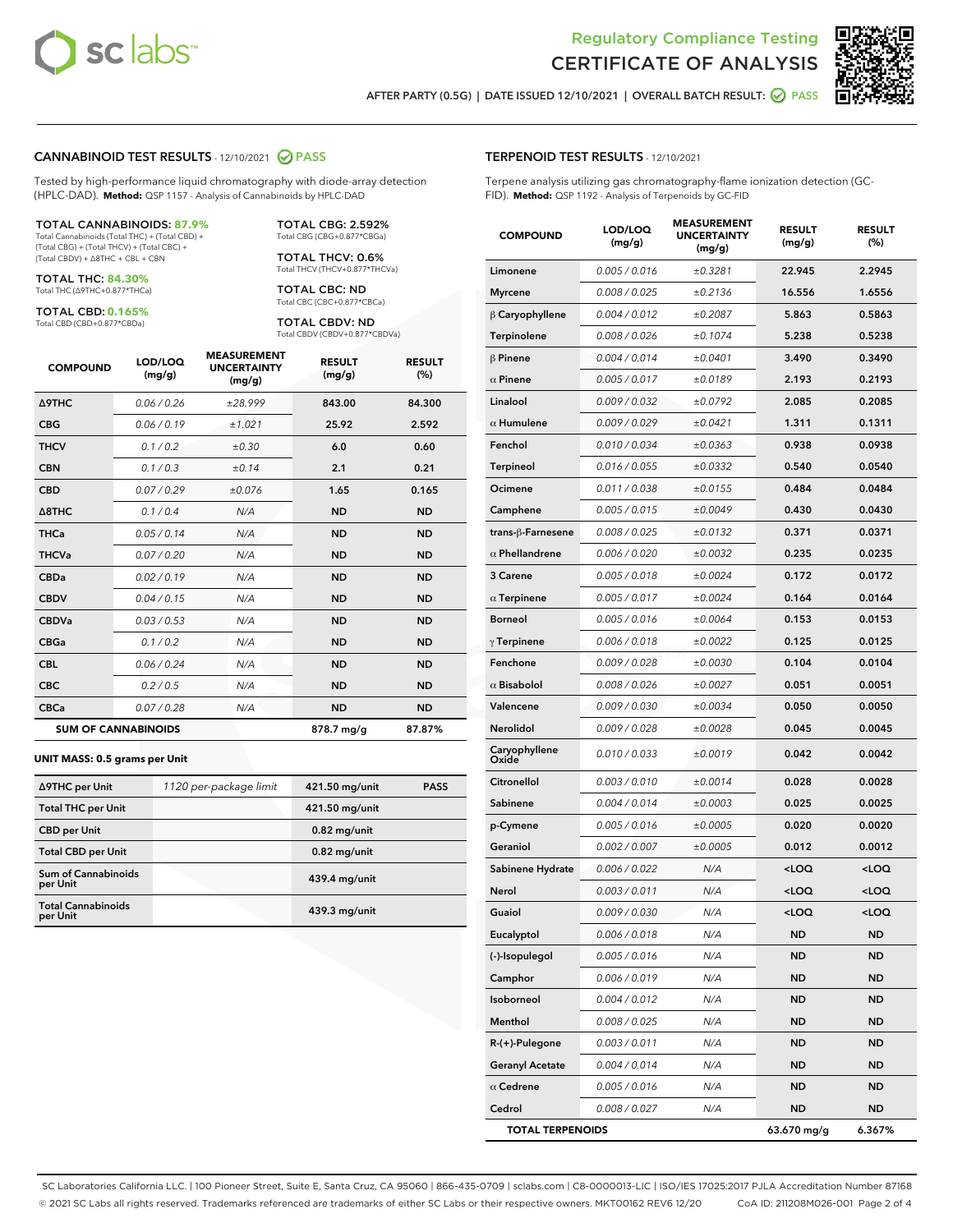



AFTER PARTY (0.5G) | DATE ISSUED 12/10/2021 | OVERALL BATCH RESULT: 2 PASS

## CATEGORY 1 PESTICIDE TEST RESULTS - 12/10/2021 2 PASS

Pesticide and plant growth regulator analysis utilizing high-performance liquid chromatography-mass spectrometry (HPLC-MS) or gas chromatography-mass spectrometry (GC-MS). \*GC-MS utilized where indicated. **Method:** QSP 1212 - Analysis of Pesticides and Mycotoxins by LC-MS or QSP 1213 - Analysis of Pesticides by GC-MS

| <b>COMPOUND</b>             | LOD/LOQ<br>$(\mu g/g)$ | <b>ACTION</b><br><b>LIMIT</b><br>$(\mu g/g)$ | <b>MEASUREMENT</b><br><b>UNCERTAINTY</b><br>$(\mu g/g)$ | <b>RESULT</b><br>$(\mu g/g)$ | <b>RESULT</b> |
|-----------------------------|------------------------|----------------------------------------------|---------------------------------------------------------|------------------------------|---------------|
| Aldicarb                    | 0.03 / 0.08            | $\ge$ LOD                                    | N/A                                                     | <b>ND</b>                    | <b>PASS</b>   |
| Carbofuran                  | 0.02/0.05              | $>$ LOD                                      | N/A                                                     | <b>ND</b>                    | <b>PASS</b>   |
| Chlordane*                  | 0.03 / 0.08            | $\ge$ LOD                                    | N/A                                                     | <b>ND</b>                    | <b>PASS</b>   |
| Chlorfenapyr*               | 0.03/0.10              | $\ge$ LOD                                    | N/A                                                     | <b>ND</b>                    | <b>PASS</b>   |
| Chlorpyrifos                | 0.02 / 0.06            | $\ge$ LOD                                    | N/A                                                     | <b>ND</b>                    | <b>PASS</b>   |
| Coumaphos                   | 0.02 / 0.07            | $\ge$ LOD                                    | N/A                                                     | <b>ND</b>                    | <b>PASS</b>   |
| Daminozide                  | 0.02/0.07              | $>$ LOD                                      | N/A                                                     | <b>ND</b>                    | <b>PASS</b>   |
| <b>DDVP</b><br>(Dichlorvos) | 0.03/0.09              | $\ge$ LOD                                    | N/A                                                     | <b>ND</b>                    | <b>PASS</b>   |
| Dimethoate                  | 0.03 / 0.08            | $\ge$ LOD                                    | N/A                                                     | <b>ND</b>                    | <b>PASS</b>   |
| Ethoprop(hos)               | 0.03/0.10              | $>$ LOD                                      | N/A                                                     | <b>ND</b>                    | <b>PASS</b>   |
| Etofenprox                  | 0.02 / 0.06            | $\ge$ LOD                                    | N/A                                                     | <b>ND</b>                    | <b>PASS</b>   |
| Fenoxycarb                  | 0.03 / 0.08            | $\ge$ LOD                                    | N/A                                                     | <b>ND</b>                    | <b>PASS</b>   |
| Fipronil                    | 0.03/0.08              | $\ge$ LOD                                    | N/A                                                     | <b>ND</b>                    | <b>PASS</b>   |
| Imazalil                    | 0.02 / 0.06            | $\ge$ LOD                                    | N/A                                                     | <b>ND</b>                    | <b>PASS</b>   |
| <b>Methiocarb</b>           | 0.02 / 0.07            | $\ge$ LOD                                    | N/A                                                     | <b>ND</b>                    | <b>PASS</b>   |
| Methyl<br>parathion         | 0.03/0.10              | $\ge$ LOD                                    | N/A                                                     | <b>ND</b>                    | <b>PASS</b>   |
| <b>Mevinphos</b>            | 0.03/0.09              | $>$ LOD                                      | N/A                                                     | <b>ND</b>                    | <b>PASS</b>   |
| Paclobutrazol               | 0.02 / 0.05            | $\ge$ LOD                                    | N/A                                                     | <b>ND</b>                    | <b>PASS</b>   |
| Propoxur                    | 0.03/0.09              | $\ge$ LOD                                    | N/A                                                     | <b>ND</b>                    | <b>PASS</b>   |
| Spiroxamine                 | 0.03 / 0.08            | $\ge$ LOD                                    | N/A                                                     | <b>ND</b>                    | <b>PASS</b>   |
| Thiacloprid                 | 0.03/0.10              | $\ge$ LOD                                    | N/A                                                     | <b>ND</b>                    | <b>PASS</b>   |

#### CATEGORY 2 PESTICIDE TEST RESULTS - 12/10/2021 @ PASS

| <b>COMPOUND</b>          | LOD/LOO<br>$(\mu g/g)$ | <b>ACTION</b><br>LIMIT<br>$(\mu g/g)$ | <b>MEASUREMENT</b><br><b>UNCERTAINTY</b><br>$(\mu g/g)$ | <b>RESULT</b><br>$(\mu g/g)$ | <b>RESULT</b> |
|--------------------------|------------------------|---------------------------------------|---------------------------------------------------------|------------------------------|---------------|
| Abamectin                | 0.03/0.10              | 0.1                                   | N/A                                                     | <b>ND</b>                    | <b>PASS</b>   |
| Acephate                 | 0.02/0.07              | 0.1                                   | N/A                                                     | <b>ND</b>                    | <b>PASS</b>   |
| Acequinocyl              | 0.02/0.07              | 0.1                                   | N/A                                                     | <b>ND</b>                    | <b>PASS</b>   |
| Acetamiprid              | 0.02/0.05              | 0.1                                   | N/A                                                     | <b>ND</b>                    | <b>PASS</b>   |
| Azoxystrobin             | 0.02/0.07              | 0.1                                   | N/A                                                     | <b>ND</b>                    | <b>PASS</b>   |
| <b>Bifenazate</b>        | 0.01/0.04              | 0.1                                   | N/A                                                     | <b>ND</b>                    | <b>PASS</b>   |
| <b>Bifenthrin</b>        | 0.02/0.05              | 3                                     | N/A                                                     | <b>ND</b>                    | <b>PASS</b>   |
| <b>Boscalid</b>          | 0.03/0.09              | 0.1                                   | N/A                                                     | <b>ND</b>                    | <b>PASS</b>   |
| Captan                   | 0.19/0.57              | 0.7                                   | N/A                                                     | <b>ND</b>                    | <b>PASS</b>   |
| Carbaryl                 | 0.02/0.06              | 0.5                                   | N/A                                                     | <b>ND</b>                    | <b>PASS</b>   |
| Chlorantranilip-<br>role | 0.04/0.12              | 10                                    | N/A                                                     | <b>ND</b>                    | <b>PASS</b>   |
| Clofentezine             | 0.03/0.09              | 0.1                                   | N/A                                                     | <b>ND</b>                    | <b>PASS</b>   |

### CATEGORY 2 PESTICIDE TEST RESULTS - 12/10/2021 continued

| <b>COMPOUND</b>               | LOD/LOQ<br>(µg/g) | <b>ACTION</b><br>LIMIT<br>$(\mu g/g)$ | <b>MEASUREMENT</b><br><b>UNCERTAINTY</b><br>$(\mu g/g)$ | <b>RESULT</b><br>(µg/g) | <b>RESULT</b> |
|-------------------------------|-------------------|---------------------------------------|---------------------------------------------------------|-------------------------|---------------|
| Cyfluthrin                    | 0.12 / 0.38       | $\overline{c}$                        | N/A                                                     | ND                      | <b>PASS</b>   |
| Cypermethrin                  | 0.11 / 0.32       | $\mathcal{I}$                         | N/A                                                     | ND                      | PASS          |
| <b>Diazinon</b>               | 0.02 / 0.05       | 0.1                                   | N/A                                                     | <b>ND</b>               | <b>PASS</b>   |
| Dimethomorph                  | 0.03 / 0.09       | 2                                     | N/A                                                     | ND                      | <b>PASS</b>   |
| Etoxazole                     | 0.02 / 0.06       | 0.1                                   | N/A                                                     | ND                      | <b>PASS</b>   |
| Fenhexamid                    | 0.03 / 0.09       | 0.1                                   | N/A                                                     | <b>ND</b>               | <b>PASS</b>   |
| Fenpyroximate                 | 0.02 / 0.06       | 0.1                                   | N/A                                                     | <b>ND</b>               | <b>PASS</b>   |
| Flonicamid                    | 0.03 / 0.10       | 0.1                                   | N/A                                                     | ND                      | PASS          |
| Fludioxonil                   | 0.03 / 0.10       | 0.1                                   | N/A                                                     | ND                      | <b>PASS</b>   |
| Hexythiazox                   | 0.02 / 0.07       | 0.1                                   | N/A                                                     | ND                      | <b>PASS</b>   |
| Imidacloprid                  | 0.04 / 0.11       | 5                                     | N/A                                                     | ND                      | PASS          |
| Kresoxim-methyl               | 0.02 / 0.07       | 0.1                                   | N/A                                                     | ND                      | <b>PASS</b>   |
| <b>Malathion</b>              | 0.03 / 0.09       | 0.5                                   | N/A                                                     | <b>ND</b>               | <b>PASS</b>   |
| Metalaxyl                     | 0.02 / 0.07       | $\overline{c}$                        | N/A                                                     | ND                      | <b>PASS</b>   |
| Methomyl                      | 0.03 / 0.10       | 1                                     | N/A                                                     | <b>ND</b>               | <b>PASS</b>   |
| Myclobutanil                  | 0.03 / 0.09       | 0.1                                   | N/A                                                     | ND                      | <b>PASS</b>   |
| Naled                         | 0.02 / 0.07       | 0.1                                   | N/A                                                     | ND                      | <b>PASS</b>   |
| Oxamyl                        | 0.04 / 0.11       | 0.5                                   | N/A                                                     | ND                      | <b>PASS</b>   |
| Pentachloronitro-<br>benzene* | 0.03 / 0.09       | 0.1                                   | N/A                                                     | ND                      | <b>PASS</b>   |
| Permethrin                    | 0.04 / 0.12       | 0.5                                   | N/A                                                     | ND                      | <b>PASS</b>   |
| Phosmet                       | 0.03 / 0.10       | 0.1                                   | N/A                                                     | ND                      | <b>PASS</b>   |
| Piperonylbu-<br>toxide        | 0.02 / 0.07       | 3                                     | N/A                                                     | <b>ND</b>               | <b>PASS</b>   |
| Prallethrin                   | 0.03 / 0.08       | 0.1                                   | N/A                                                     | ND                      | <b>PASS</b>   |
| Propiconazole                 | 0.02 / 0.07       | 0.1                                   | N/A                                                     | ND                      | <b>PASS</b>   |
| Pyrethrins                    | 0.04 / 0.12       | 0.5                                   | N/A                                                     | ND                      | <b>PASS</b>   |
| Pyridaben                     | 0.02 / 0.07       | 0.1                                   | N/A                                                     | ND                      | <b>PASS</b>   |
| Spinetoram                    | 0.02 / 0.07       | 0.1                                   | N/A                                                     | ND                      | <b>PASS</b>   |
| Spinosad                      | 0.02 / 0.07       | 0.1                                   | N/A                                                     | ND                      | <b>PASS</b>   |
| Spiromesifen                  | 0.02 / 0.05       | 0.1                                   | N/A                                                     | <b>ND</b>               | <b>PASS</b>   |
| Spirotetramat                 | 0.02 / 0.06       | 0.1                                   | N/A                                                     | ND                      | <b>PASS</b>   |
| Tebuconazole                  | 0.02 / 0.07       | 0.1                                   | N/A                                                     | ND                      | PASS          |
| Thiamethoxam                  | 0.03 / 0.10       | 5                                     | N/A                                                     | ND                      | <b>PASS</b>   |
| Trifloxystrobin               | 0.03 / 0.08       | 0.1                                   | N/A                                                     | <b>ND</b>               | <b>PASS</b>   |

SC Laboratories California LLC. | 100 Pioneer Street, Suite E, Santa Cruz, CA 95060 | 866-435-0709 | sclabs.com | C8-0000013-LIC | ISO/IES 17025:2017 PJLA Accreditation Number 87168 © 2021 SC Labs all rights reserved. Trademarks referenced are trademarks of either SC Labs or their respective owners. MKT00162 REV6 12/20 CoA ID: 211208M026-001 Page 3 of 4